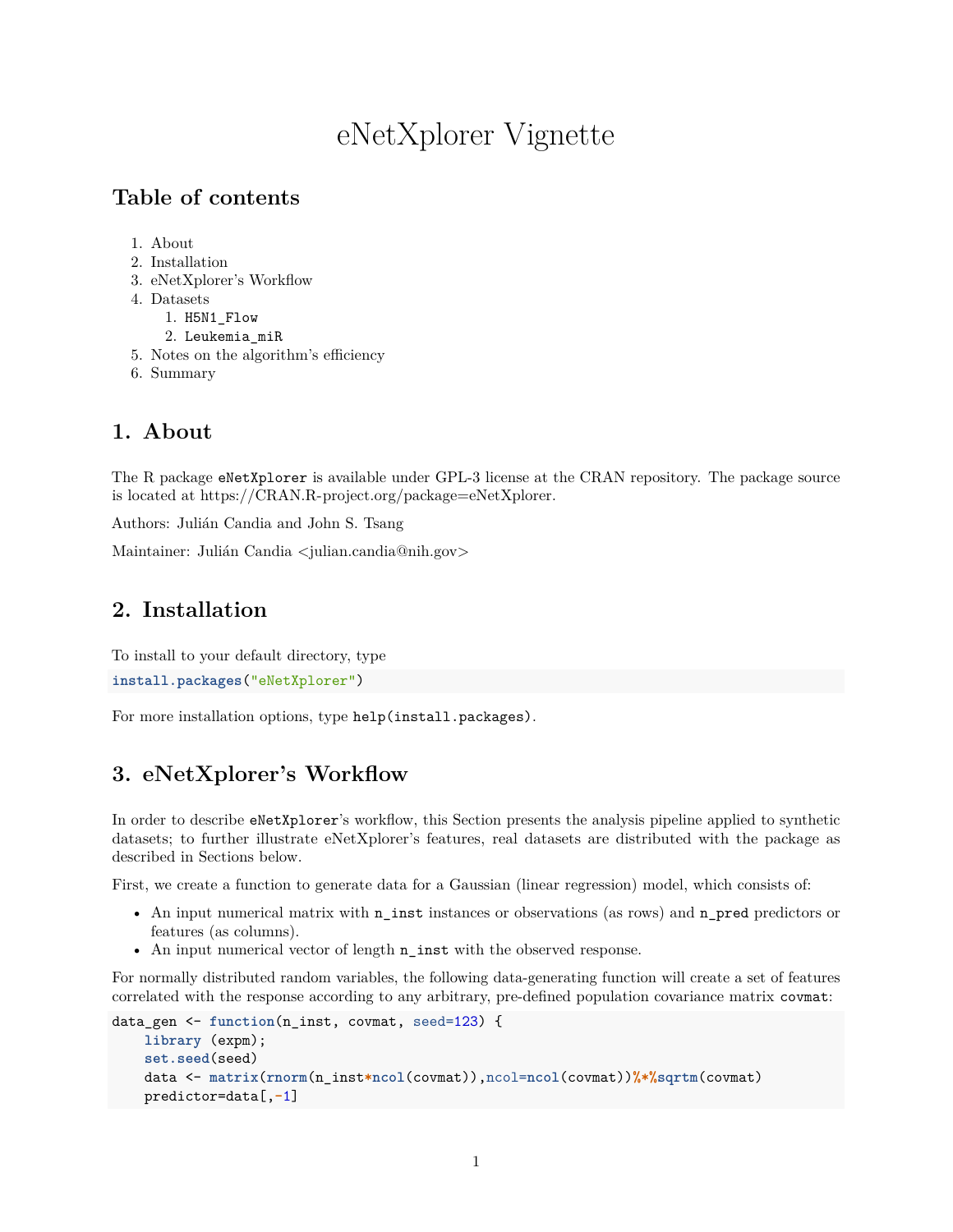```
rownames(predictor) = paste0("Inst.",1:n_inst)
    colnames(predictor) = paste0("Feat.",1:(ncol(covmat)-1))
    list(response=data[,1],predictor=predictor)
}
```
Here, we assume that the first row/column in covmat is the response, while the remaining variables correspond to the features. In order to generate covariant matrices with interesting properties, the following function will produce a block of features correlated with each other (where r\_block is the intra-block Pearson's correlation) as well as correlated with the response (with correlation r\_resp):

```
covmat_gen <- function(n_pred, block_size, r_resp, r_block) {
   covmat = matrix(rep(1.e-3,(n_pred+1)**2),ncol=(n_pred+1))
   for (i_pred in 1:block_size) {
        for (j_pred in (i_pred+1):(block_size+1)) {
            if (i_pred==1) {
                count[i_pred, j_pred] = r_resp} else {
                covmat[i_pred, j_pred] = r_block}
            count[j_pred, i_pred] = covmat[i_pred, j_pred]}
   }
   for (i_pred in 1:n_pred) {
        covmat[i_pred, i_pred] = 1}
   covmat
}
```
Let us use these two functions to generate predictor and response inputs:

data = **data\_gen**(n\_inst=50, **covmat\_gen**(n\_pred=60, block\_size=5, r\_resp=0.5, r\_block=0.35))

We examine the predictor correlation structure; as expected from our covmat\_gen call, the block of features 1-5 is significantly intra-correlated, while the remaining features appear only weakly (and, in some cases, even negatively) correlated.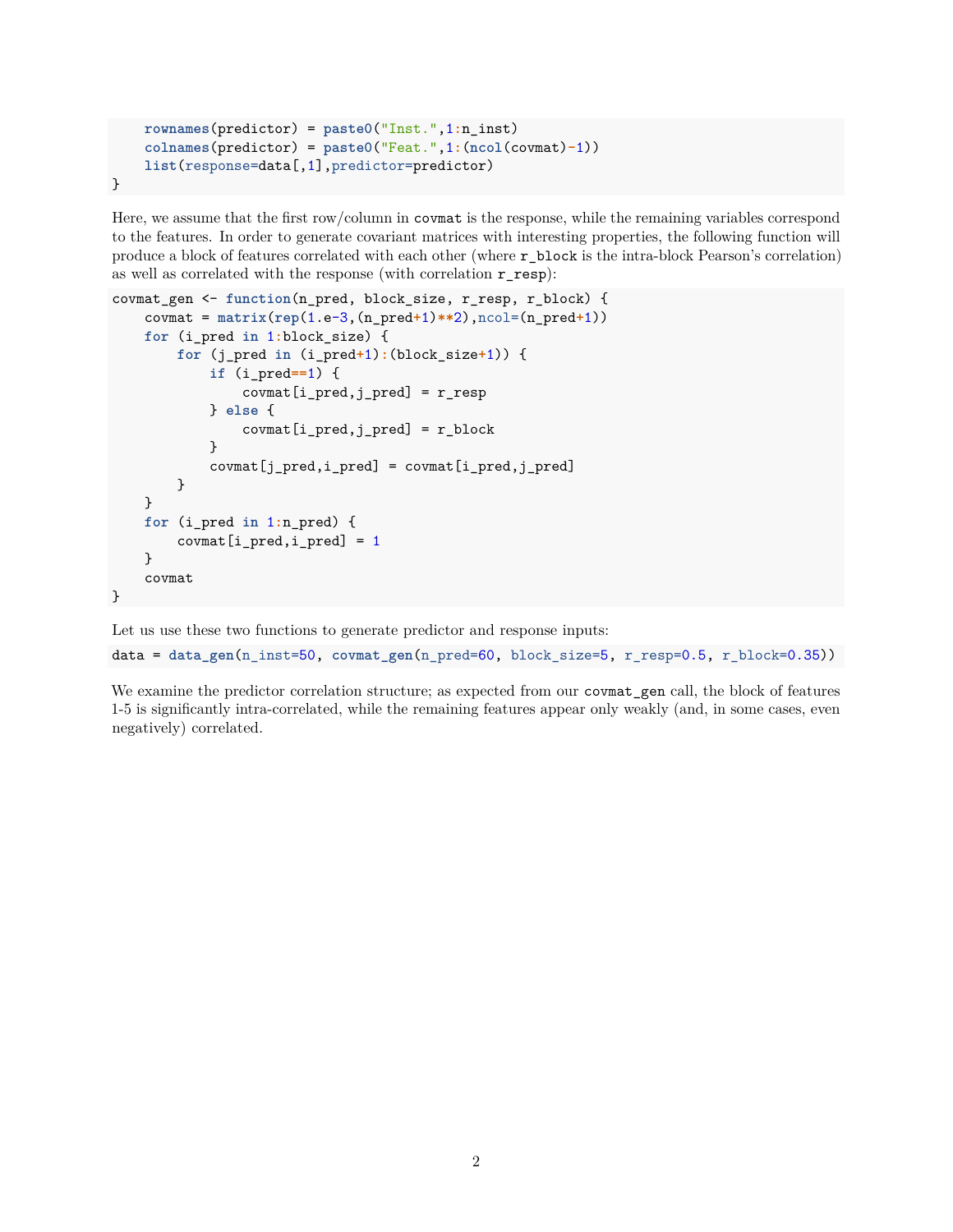



Feat.1 Feat.2 Feat.3 Feat.4 Feat.5 Feat.6 Feat.7 Feat.8 Feat.9 Feat.10 Feat.11 Feat.12 Feat.13 Feat.14 Feat.15 Feat.16 Feat.17 Feat.18 Feat.19 Feat.20 Feat.21 Feat.22 Feat.23 Feat.24 Feat.25 Feat.26 Feat.27 Feat.28 Feat.29 Feat.30 Feat.31 Feat.32 Feat.33 Feat.34 Feat.35 Feat.36 Feat.37 Feat.38 Feat.39 Feat.40 Feat.41 Feat.42 Feat.43 Feat.44 Feat.45 Feat.46 Feat.47 Feat.48 Feat.49 Feat.50 Feat.51 Feat.52 Feat.53 Feat.54 Feat.55 Feat.56 Feat.57 Feat.58 Feat.59 Feat.60

We also examine the correlation between predictors and the response; by design, the block of features 1-5 carries the largest positive correlation with the response.



#### predictor

Since the number of features is larger than the number of observations, we need to implement a regularized regression model. But which model? We know that ridge will fit a model where all predictors (including all the non-informative ones) will have non-zero contributions. Lasso, on the other end, will exclude most features and provide a minimal model representation. The elastic net allows us to scan the regularization path from ridge to lasso via the mixing parameter alpha. However, the following open questions remain:

- Which alpha represents the top-performing regularized model?
- What is the model-level statistical significance across alpha?
- What is the feature-level statistical significance of a given alpha-model?
- How does feature-level statistical significance change across alpha?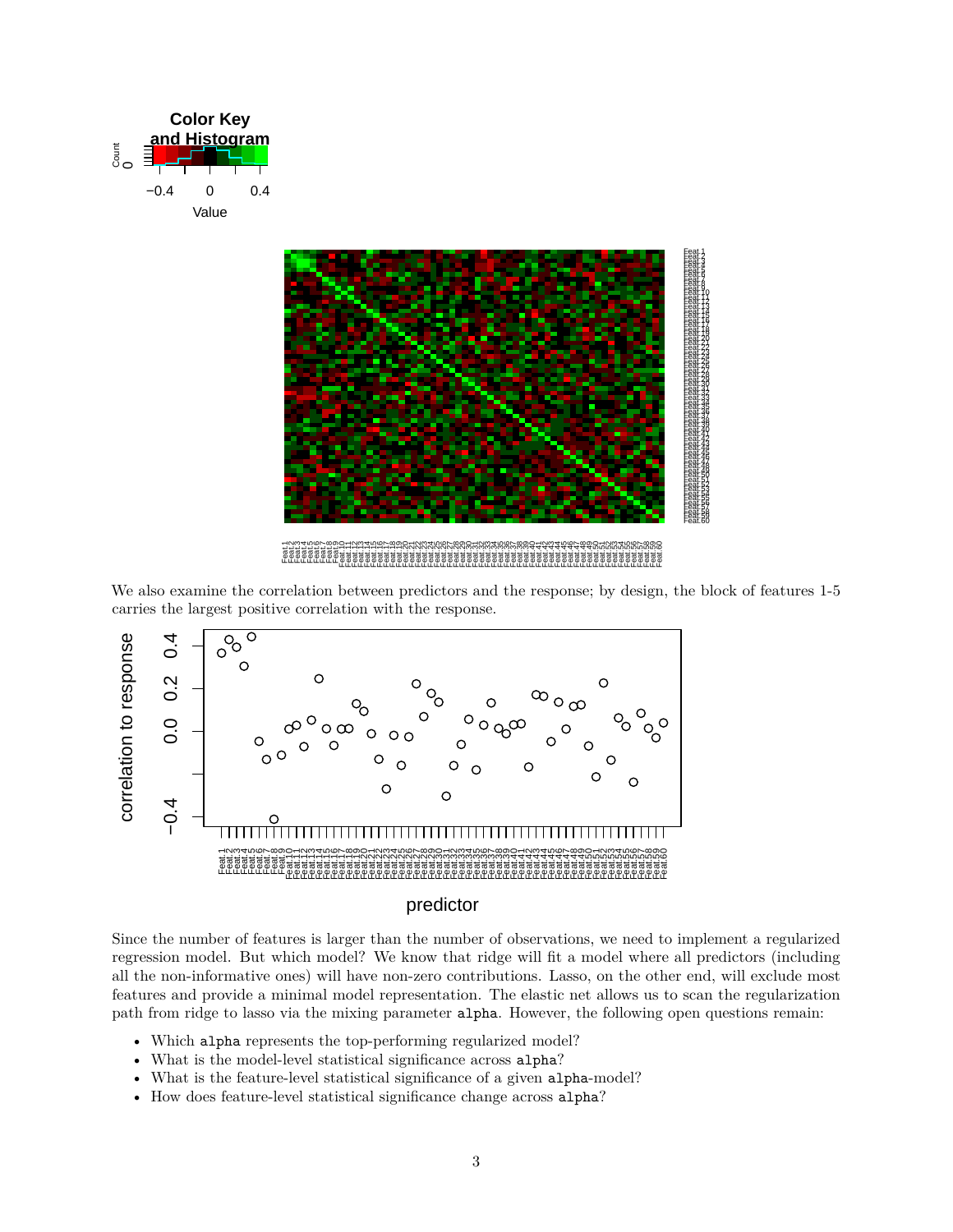To address these questions, eNetXplorer generates an ensemble of null models (based on random permutations of the response) on a family of regularized models from ridge to lasso. First, we load the eNetXplorer package:

**library**(eNetXplorer)

Next, we run eNetXplorer on the datasets we just generated. The call to eNetXplorer with default parameters is:

fit\_def = **eNetXplorer**(x = data**\$**predictor, y = data**\$**response, family = "gaussian")

Results can be made more precise by increasing the number of cross-validation runs (n\_run) and the number of null-model response permutations per run (n\_perm\_null), as well as by choosing a smaller step in the path of alpha models:

```
fit = eNetXplorer(x = data$predictor, y = data$response, family = "gaussian",
    alpha = seq(0, 1, by = 0.1), n_rum = 1000, n_perm_null = 250, seed = 123)
```
Function summary generates a brief report on the results; for each alpha, it displays the optimal lambda (obtained by maximizing a quality function over out-of-bag instances), the corresponding maximum value of the quality function, and the model significance (p-value based on comparison to permutation null models).

**summary**(fit)

```
## Call:
## eNetXplorer(x = data$predictor, y = data$response, family = "gaussian",
## alpha = seq(0, 1, by = 0.1), seed = 123, n\_run = 1000, n\_perm\_null = 250)##
## alpha lambda.max QF.est model.vs.null.pval
## 0.000000 3.724056 0.2222 0.06524
## 0.100000 0.697820 0.3202 0.04222 *
## 0.200000 0.382928 0.3254 0.04641 *
## 0.300000 0.293516 0.3096 0.05316 .
## 0.400000 0.200581 0.3086 0.06305 .
## 0.500000 0.168105 0.3038 0.06389 .
## 0.600000 0.140088 0.2936 0.07106 .
## 0.700000 0.125793 0.2936 0.07027 .
## 0.800000 0.115310 0.2923 0.07448 .
## 0.900000 0.097839 0.2886 0.07634 .
## 1.000000 0.092248 0.2776 0.08398 .
## ---
## Signif. codes: 0 '***' 0.001 '**' 0.01 '*' 0.05 '.' 0.1 ' ' 1
```
A graphical display of model performance across alpha is provided by

```
plot(fit, plot.type="summary")
```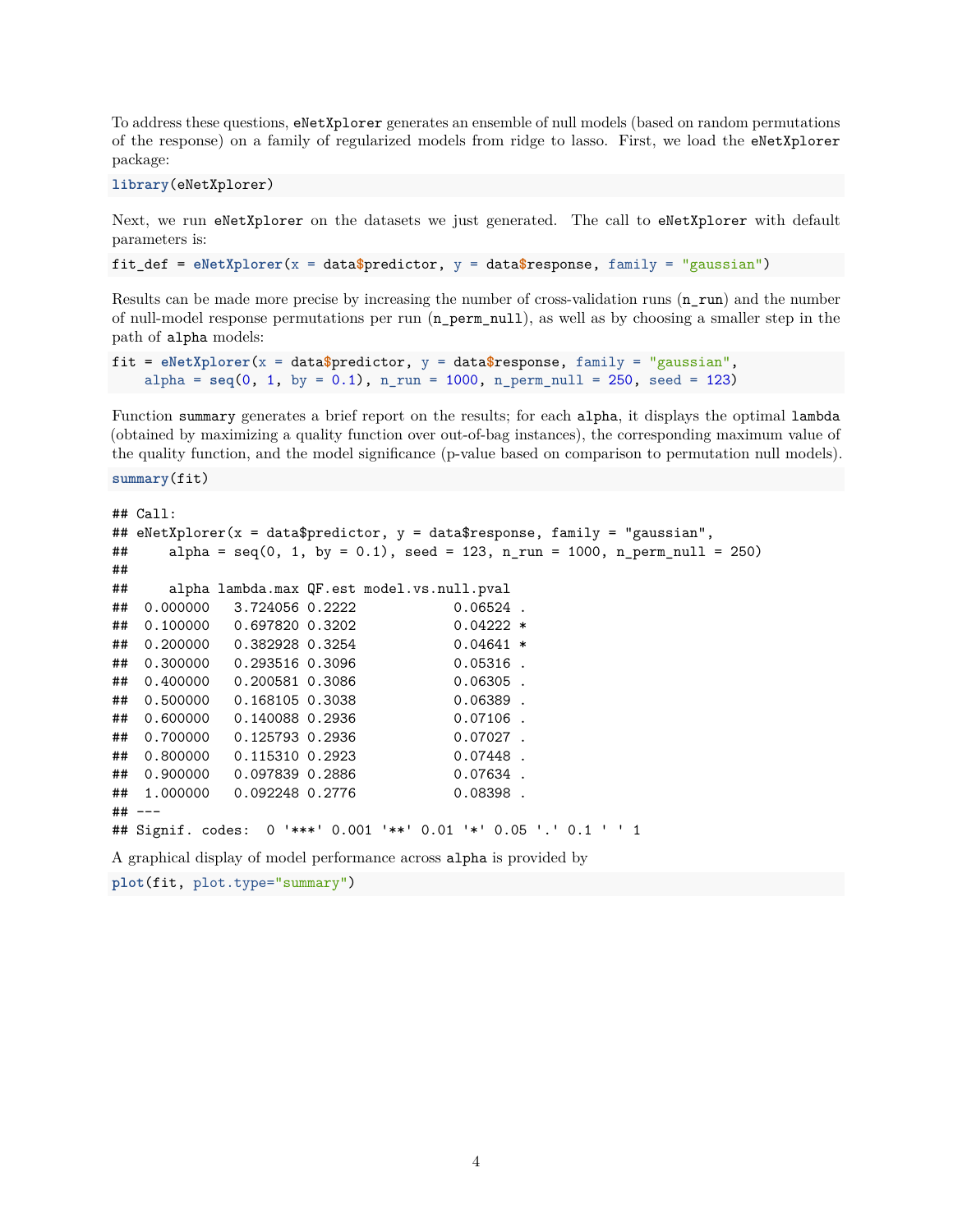

We observe that, at  $p-value<0.05$ , the most significant models are  $alpha=0.1$  and 0.2; in terms of performance, the quality function (which, by default, is Pearson's correlation) evaluated between out-of-bag predictions and the response is maximized by the alpha=0.2 model. Let us examine this top-performing model in more detail.

Our next question is to determine the top features that play a role in the top-performing model. Following a similar strategy to that of alpha-model selection, statistical significance at the feature level is determined by comparison to permutation null models; see (Candia and Tsang 2019) for technical details.

We generate a caterpillar plot of the top features based on their coefficients:

```
plot(fit, alpha.index = which.max(fit$model_QF_est), plot.type = "featureCaterpillar",
   stat = c("coef"))
```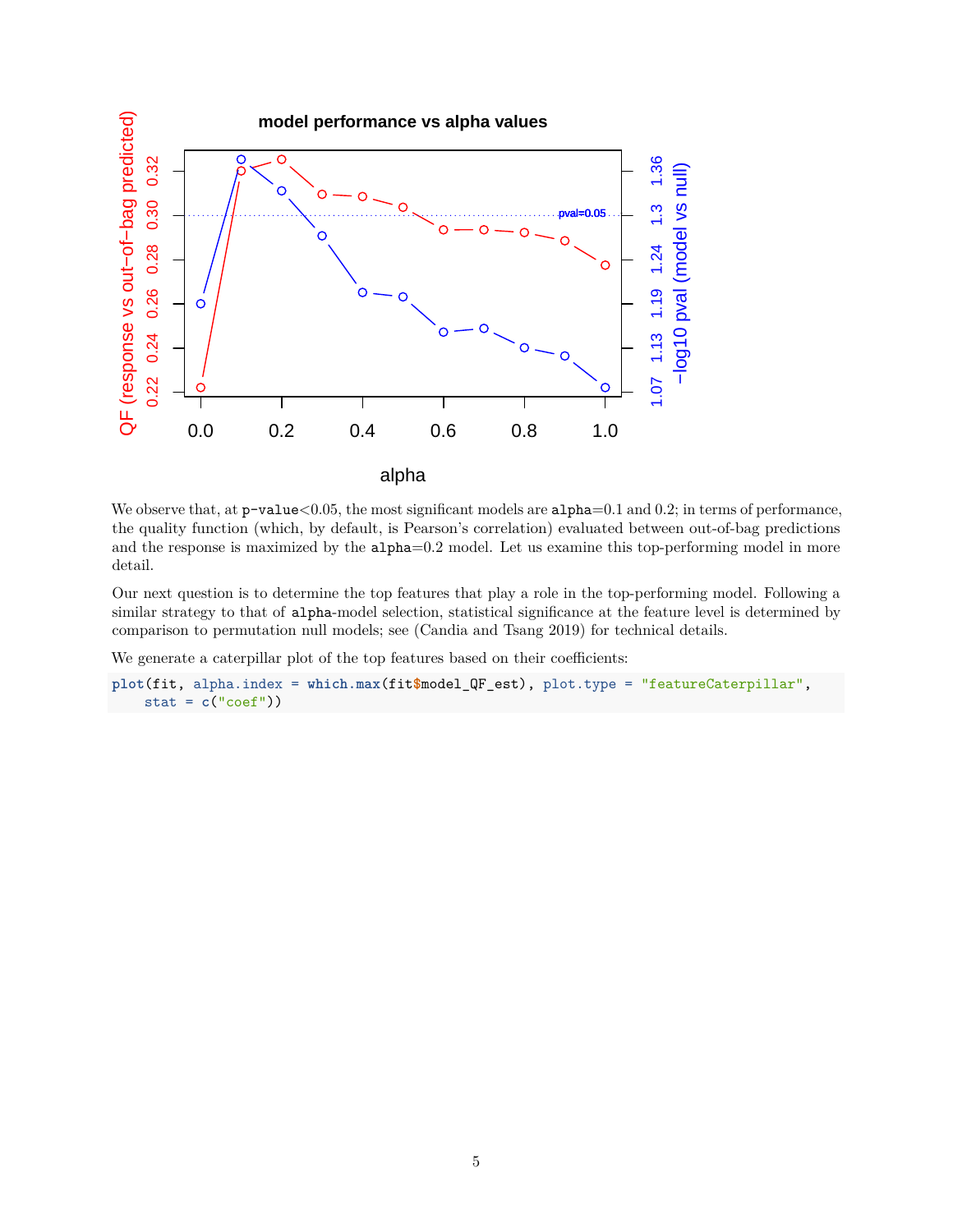

feature coefficient

We observe that features 5, 8, and 2 are selected by the regularized model with  $\alpha$ lpha=0.2 at p-value<0.05; features 3 and 27 are significant at p-value<0.1. Next, we aim to explore those same top features across the entire elastic net family: Which of them would still be selected under more stringent regularization criteria?

**plot**(fit, alpha.index = **which.max**(fit**\$**model\_QF\_est), plot.type = "featureHeatmap", stat =  $c("coef")$ , notecex =  $1.5$ )



#### **Selected feature coefficients**

**Features ranked by p−value for alpha=0.2**

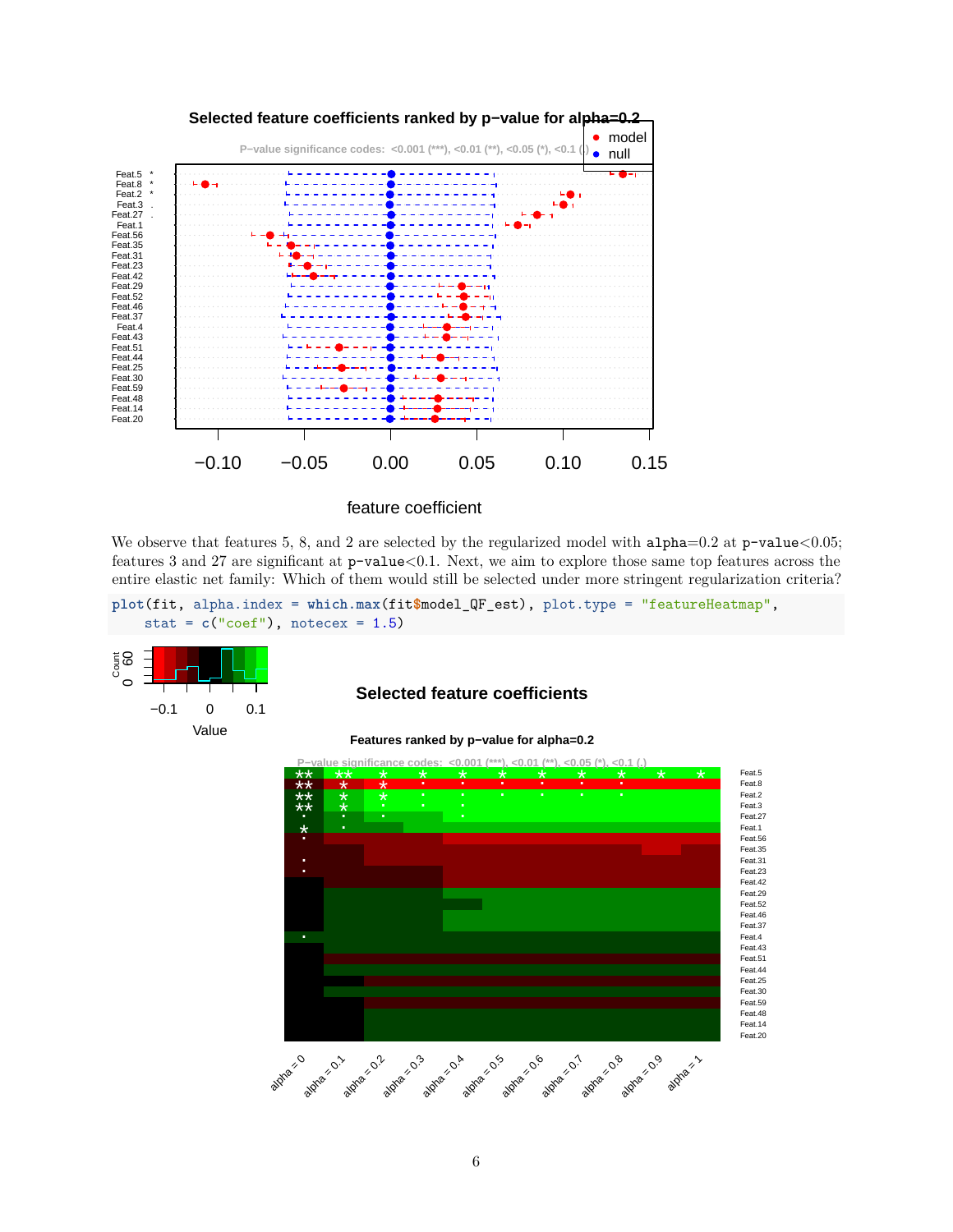Here, we observe that more regularized models (alpha=0.5-0.8) favor features 5, 8 and 2 (at significance  $p-value<0.1$ ; towards lasso (alpha=0.9,1), feature 5 is the only one selected at  $p-value<0.05-0.1$ . As expected, these models are more stringent on feature selection than less regularized (i.e. smaller alpha) models. It is also interesting to observe that lasso-like models remove feature redundancies: from the block of correlated features 1-5, only feature 5 is picked up as representative. This example illustrates some important characteristics of mixed-regularization model families:

- less regularized (smaller alpha) models promote redundancy; they benefit from borrowed information across significantly correlated predictors; they provide larger signatures, which are potentially more robust and resilient under measurement noise; they offer more opportunities for systems-level interpretation (e.g. downstream pathway analysis in the context of genomics).
- more regularized (larger alpha) models promote sparsity; they tend to pick just one predictor out of a set of correlated ones; they may facilitate interpretation with high-dimensional datasets and/or in the absence of systems-level annotations; they provide smaller signatures, which may be more useful in certain contexts (e.g. biomarker panels).

In order to gather more details regarding a particular solution, we plot the quality function across the range of values for the regularization parameter lambda:

**plot**(fit, alpha.index = **which.max**(fit**\$**model\_QF\_est), plot.type = "lambdaVsQF")



lambda

If so desired, eNetXplorer allows end-users to extend the number of lambda values (via nlambda) and/or extend their range while keeping the lambda density uniform in log scale (via nlambda.ext).

There may exist outlier instances that may require further examination; we generate a scatterplot of response vs out-of-bag predictions across all instances:

**plot**(fit, alpha.index = **which.max**(fit**\$**model\_QF\_est), plot.type = "measuredVsOOB")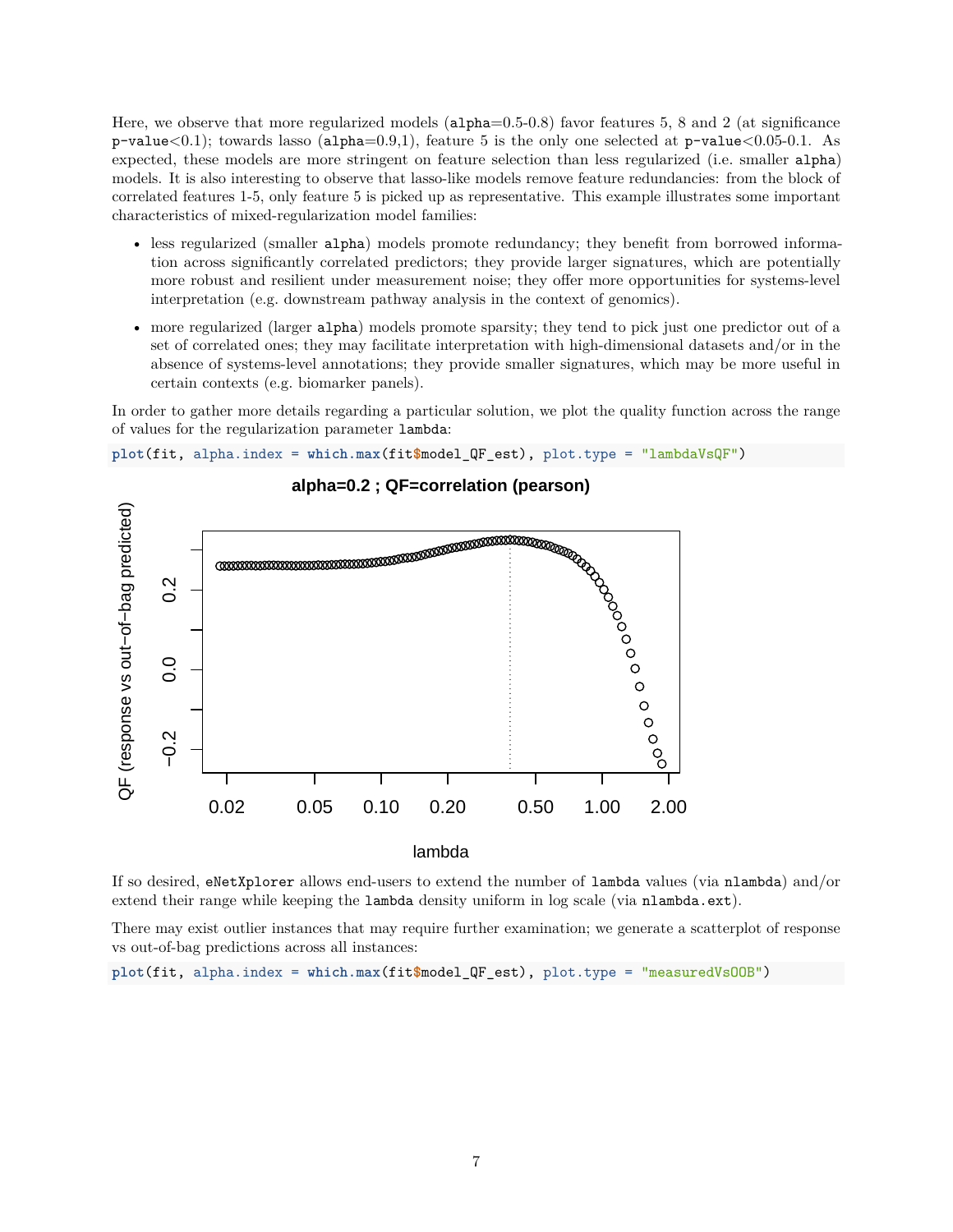



#### response

Naturally, model performance across alpha is strongly dependent on the structure of the input datasets. In the case example above, we purposefully generated a block of informative correlated predictors to highlight the characteristics of less regularized (smaller alpha) models and their ability to leverage borrowed information. Let us now generate input datasets with just one prevalent informative predictor:

data = **data\_gen**(n\_inst=50, **covmat\_gen**(n\_pred=60, block\_size=1, r\_resp=0.7, r\_block=0.35))

As before, we examine the predictor correlation structure:



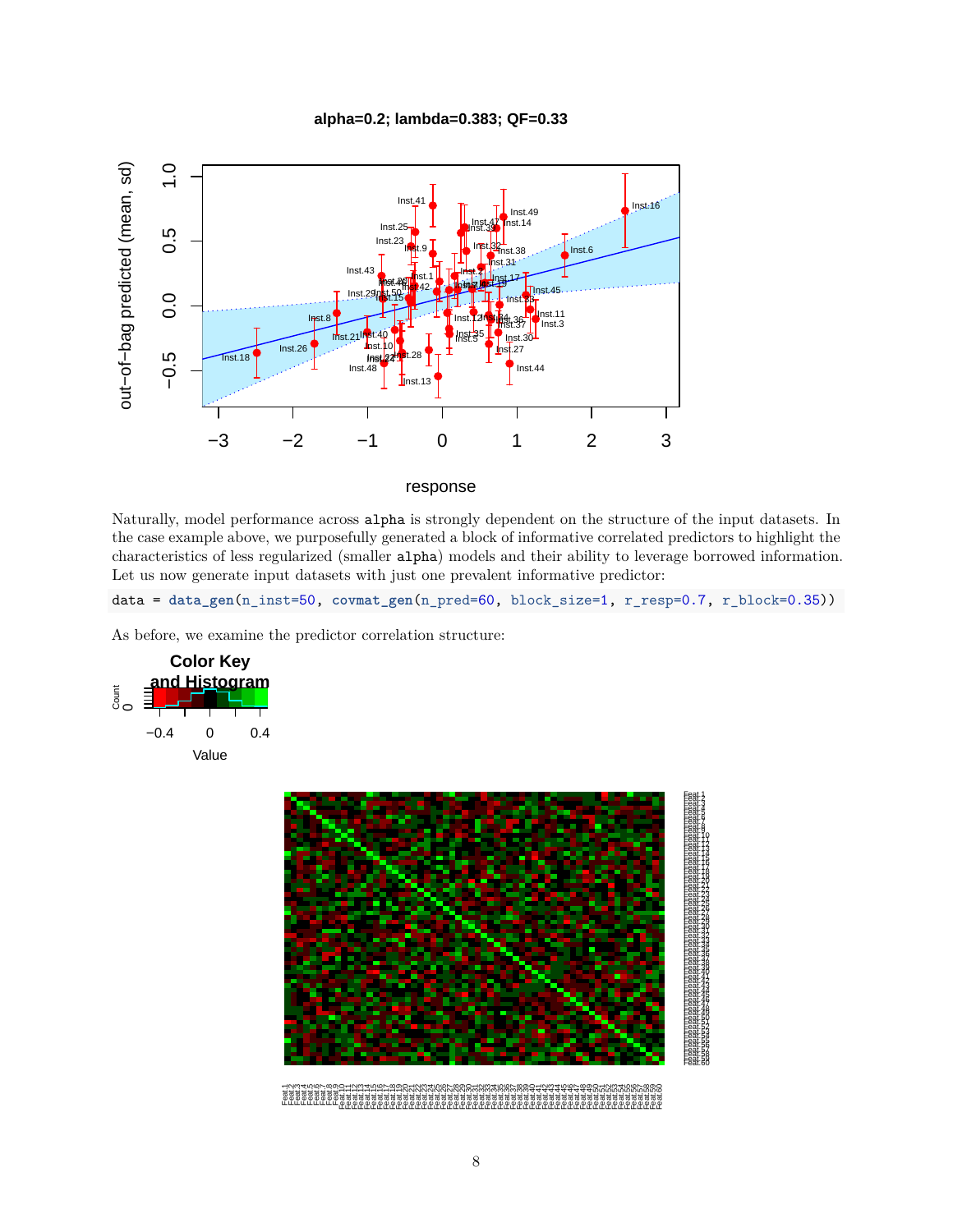



predictor

We run eNetXplorer on the new datasets:

```
fit = eNetXplorer(x = data$predictor, y = data$response, family = "gaussian",
    alpha = seq(0, 1, by = 0.1), n_run = 1000, n_perm_null = 250, seed = 123)
```
The summary table is:

**summary**(fit)

```
## Call:
## eNetXplorer(x = data$predictor, y = data$response, family = "gaussian",
## alpha = \text{seq}(0, 1, \text{ by } = 0.1), \text{seed} = 123, n\_run = 1000, n\_perm\_null = 250)##
## alpha lambda.max QF.est model.vs.null.pval
## 0.00000 6.15154 0.1833 0.082884 .
## 0.10000 1.92280 0.4391 0.004960 **
## 0.20000 1.21315 0.5179 0.000824 ***
## 0.30000 0.88762 0.5475 0.000384 ***
## 0.40000 0.66571 0.5691 0.000180 ***
## 0.50000 0.53257 0.5824 0.000156 ***
## 0.60000 0.42364 0.5916 8.0e-05 ***
## 0.70000 0.38041 0.5950 0.000116 ***
## 0.80000  0.33286  0.6026  8.8e-05 ***
## 0.90000 0.29587 0.6042 0.000108 ***
## 1.00000 0.27896 0.6094 8.0e-05 ***
## ---
## Signif. codes: 0 '***' 0.001 '**' 0.01 '*' 0.05 '.' 0.1 ' ' 1
We generate the plot of model performance across alpha:
```
**plot**(fit, plot.type="summary")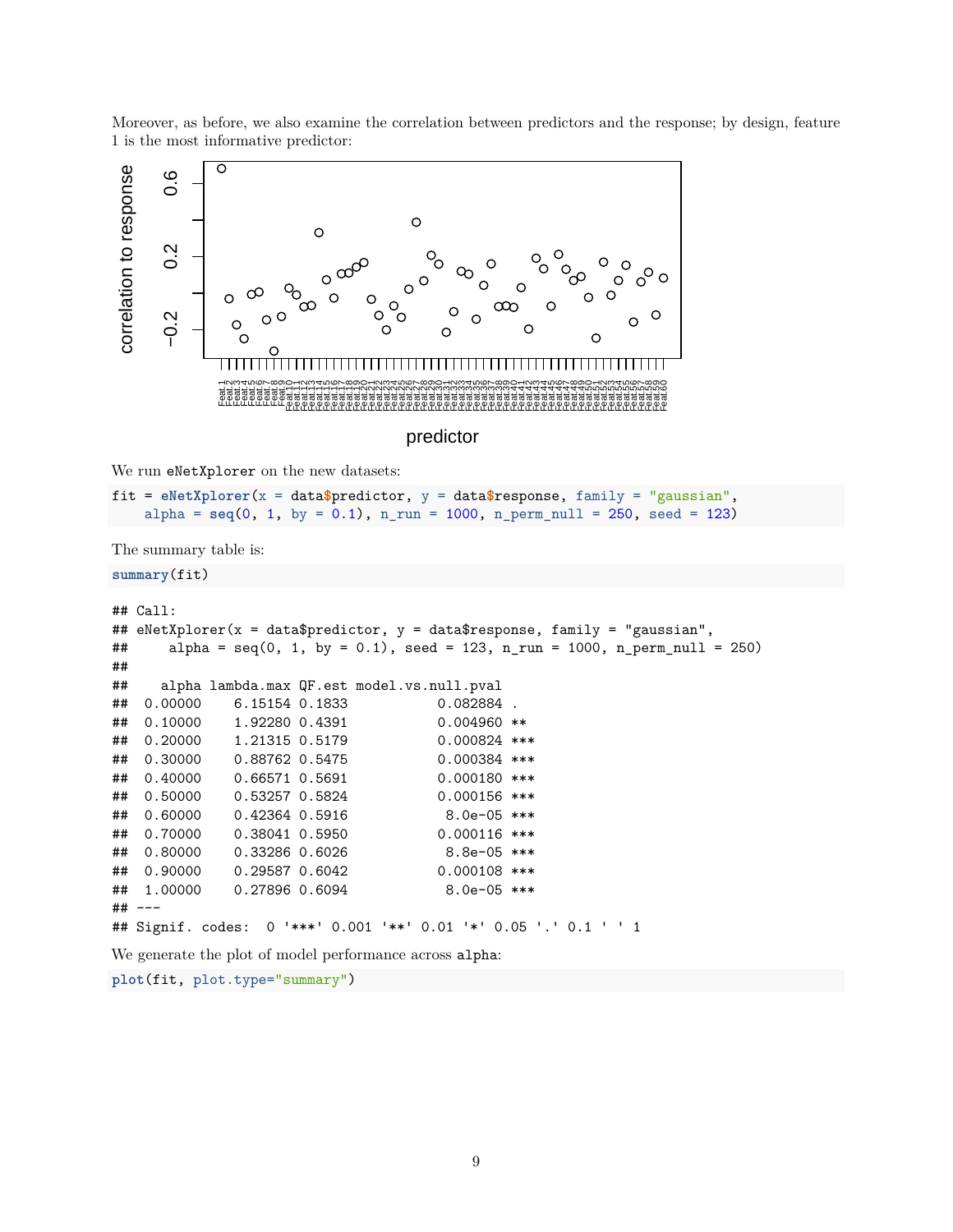

Here, we observe that the quality function appears to increase monotonically with alpha; the maximum corresponds to the lasso solution, alpha=1.

We generate a caterpillar plot of the top features based on their coefficients:





feature coefficient

We observe that only feature 1 is selected by lasso. Are there other features that would be selected under less stringent regularization criteria?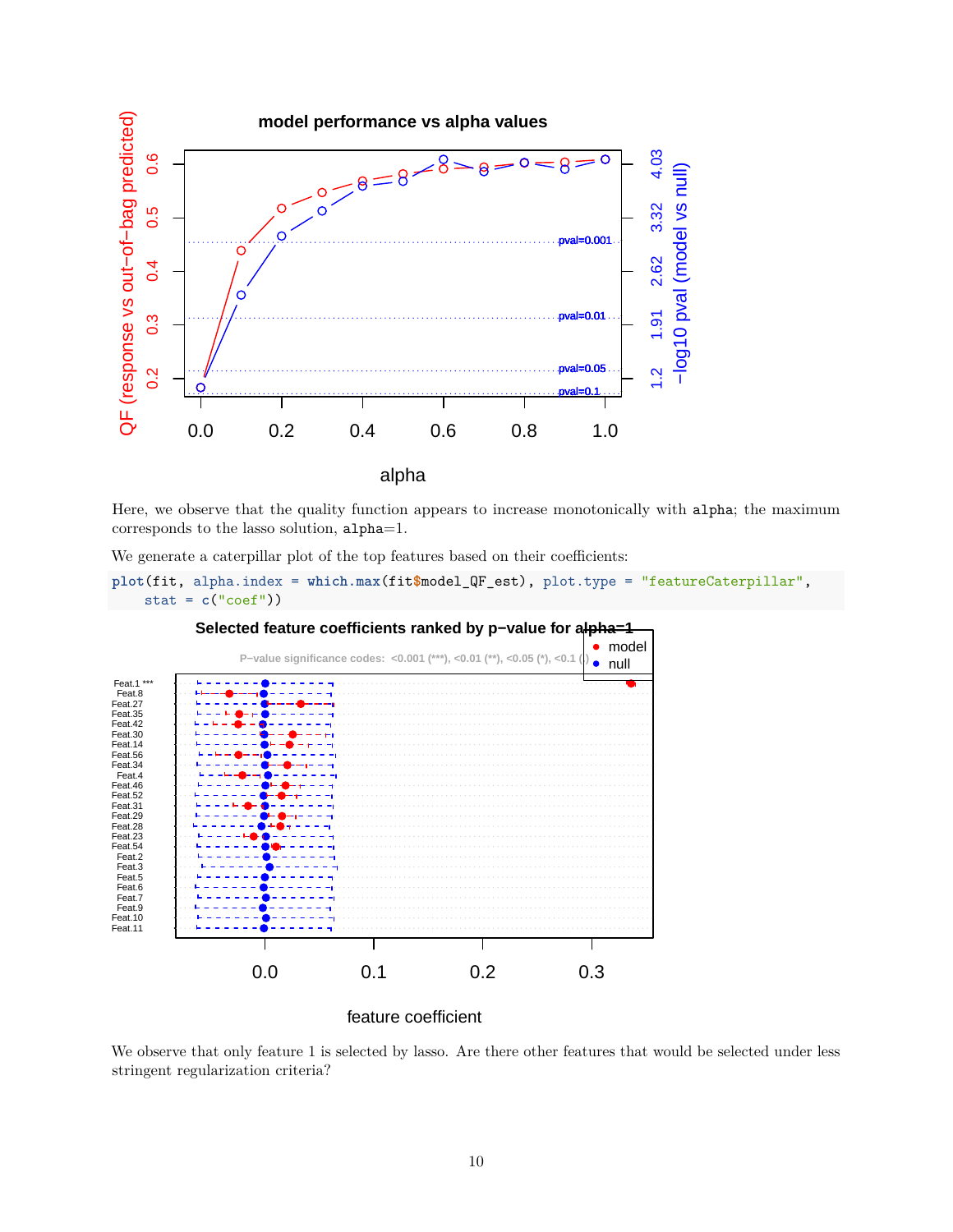

**plot**(fit, alpha.index = **which.max**(fit**\$**model\_QF\_est), plot.type = "featureHeatmap",

We find that, except for features 8, 27 and 14 for ridge regularization (alpha=0), feature 1 appears dominant all across the regularization range. This, indeed, reflects the covariance structure we chose to generate the data.

### <span id="page-10-0"></span>**4. Datasets**

The eNetXplorer package provides two datasets of biological interest:

- H1N1\_Flow, comprised of longitudinal cell population frequencies and titer responses upon H1N1 vaccination; and
- Leukemia\_miR, which contains microRNA (miR) expression data from cell lines and primary (patient) samples classified by different acute leukemia phenotypes, as well as normal control samples sorted by cell type.

#### **4.1 H1N1\_Flow**

The H1N1\_Flow dataset comprises data from a cohort of healthy subjects vaccinated against the influenza virus H1N1 (Tsang et al. 2014). Using five different 15-color flow cytometry stains for T-cell, B-cell, dendritic cell, and monocyte deep-phenotyping, 113 cell population frequencies were measured longitudinally pre- (days  $-7$ , 0) and post-vaccination (days 1, 7, 70) on a cohort of 49 healthy human subjects (F=31, M=18, median age=24). Cell populations were manually gated and expressed as percent of parent. Samples and cell populations were filtered independently for each timepoint; samples were excluded if the median of the fraction of viable cells across all five tubes was  $\langle 0.7$ , while cell populations were excluded if  $>80\%$  of samples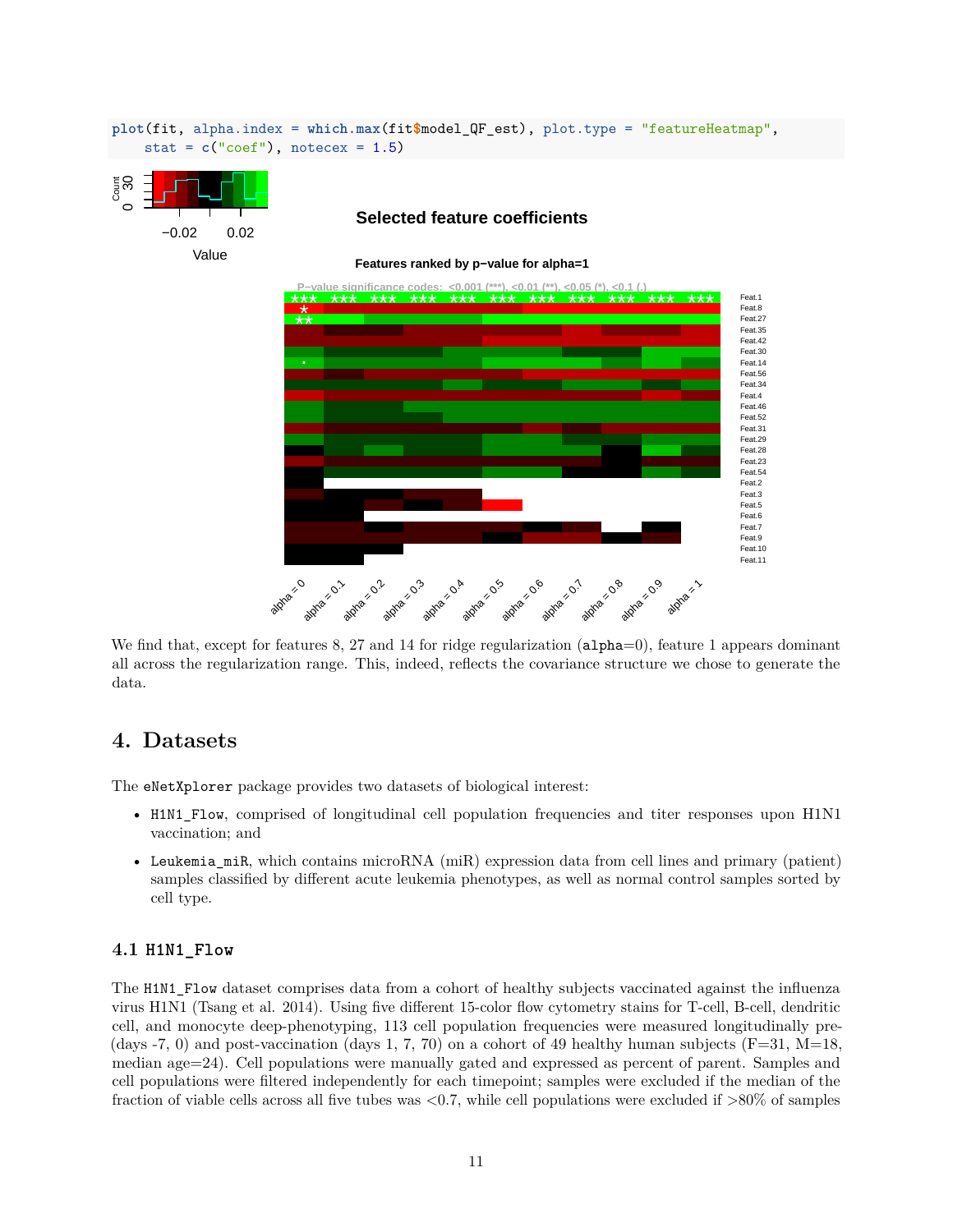had  $\leq$ 20 cells. Data were log10-transformed and pooled across all timepoints, then adjusted for age, gender, and ethnicity effects. For each timepoint, a numerical matrix of predictors is provided with subjects as rows and cell populations as columns. The response is the adjusted maximum fold change (adjMFC) of serum titers at day 70 relative to baseline, as defined in (Tsang et al. 2014). Two versions of the serum titer response are provided in the package; one as a numerical vector and the other one as a categorical vector discretized into low ("0"), intermediate ("1") and high ("2") response classes. A metadata file with cell population annotations is also provided.

To load the dataset:

**data**(H1N1\_Flow)

#### **4.2 Leukemia\_miR**

The Leukemia\_miR dataset comprises data of human microRNA (miR) expression of 847 miRs from 80 acute myeloid (AML) and acute lymphoblastic (ALL) leukemia cell lines, 60 primary (patient) samples, and 50 normal control samples sorted by cell type (CD34+ HSPC, Granulocytes, Monocytes, T-cells and B-cells) (Tan et al. 2014; Candia et al. 2015). Acute lymphoblastic leukemia samples are further classified by B-cell (B-ALL) and T-cell (T-ALL) subphenotypes. Two dataset versions are provided: the full dataset Leuk\_miR\_full (190 samples x 847 miRs) and the filtered dataset Leuk\_miR\_filt (140 samples x 370 miRs). A numerical matrix of predictors is provided with samples as rows and miRs as columns. Two categorical response vectors are provided for binomial (AML, ALL) and multinomial (AML, B-ALL, T-ALL) classification.

To load the dataset:

```
data(Leukemia_miR)
```
To filter the full dataset (and recapitulate the filtered data provided by Leuk\_miR\_filt):

```
expr_full = Leuk_miR_full$expression_matrix
miR_filter = rep(F,nrow(Leuk_miR_full$miR_metadata))
miR_filter[apply(expr_full,2,mean)>1.2] = T
sample_filter = rep(T,nrow(Leuk_miR_full$sample_metadata))
sample_filter[Leuk_miR_full$sample_metadata$sample_class=="Normal"] = F
expr_filtered = expr_full[sample_filter,miR_filter]
miR_filtered = Leuk_miR_full$miR_metadata[miR_filter,]
sample_filtered = Leuk_miR_full$sample_metadata[sample_filter,]
```
## **5. Notes on the algorithm's efficiency**

eNetXplorer has been successfully tested and used on datasets with hundreds and up to 1,000+ features. However, the algorithm's efficiency degrades noticeably as the number of features is increased. In order to analyze high-dimensional datasets with thousands or, even, tens of thousands of features (e.g. RNA-Seq), we advise implementing dimensional-reduction preprocessing approaches. Useful strategies, for instance, are: (i) to compute the average (or, alternatively, the first principal component) of gene modules, which may be based on biological annotations (e.g. pathways, Gene Ontology classifications, etc.), previous meta-studies (Chaussabel et al. 2008; Li et al. 2014; Weiner 3rd and Domaszewska 2016) or calculated *de novo* (Langfelder and Horvath 2008); or (ii) to filter out low-expression genes, then select the most variable genes across the cohort (ranked by variance or mean absolute deviation).

It should also be noticed that the efficiency of linear regression (Gaussian) and binomial classification models is far superior than that of multinomial classification. Therefore, whenever possible, we advise merging class labels (to turn a multinomial problem into a binomial one) or, in scenarios with multiple ordinal classes, converting the multinomial problem into a linear regression one.